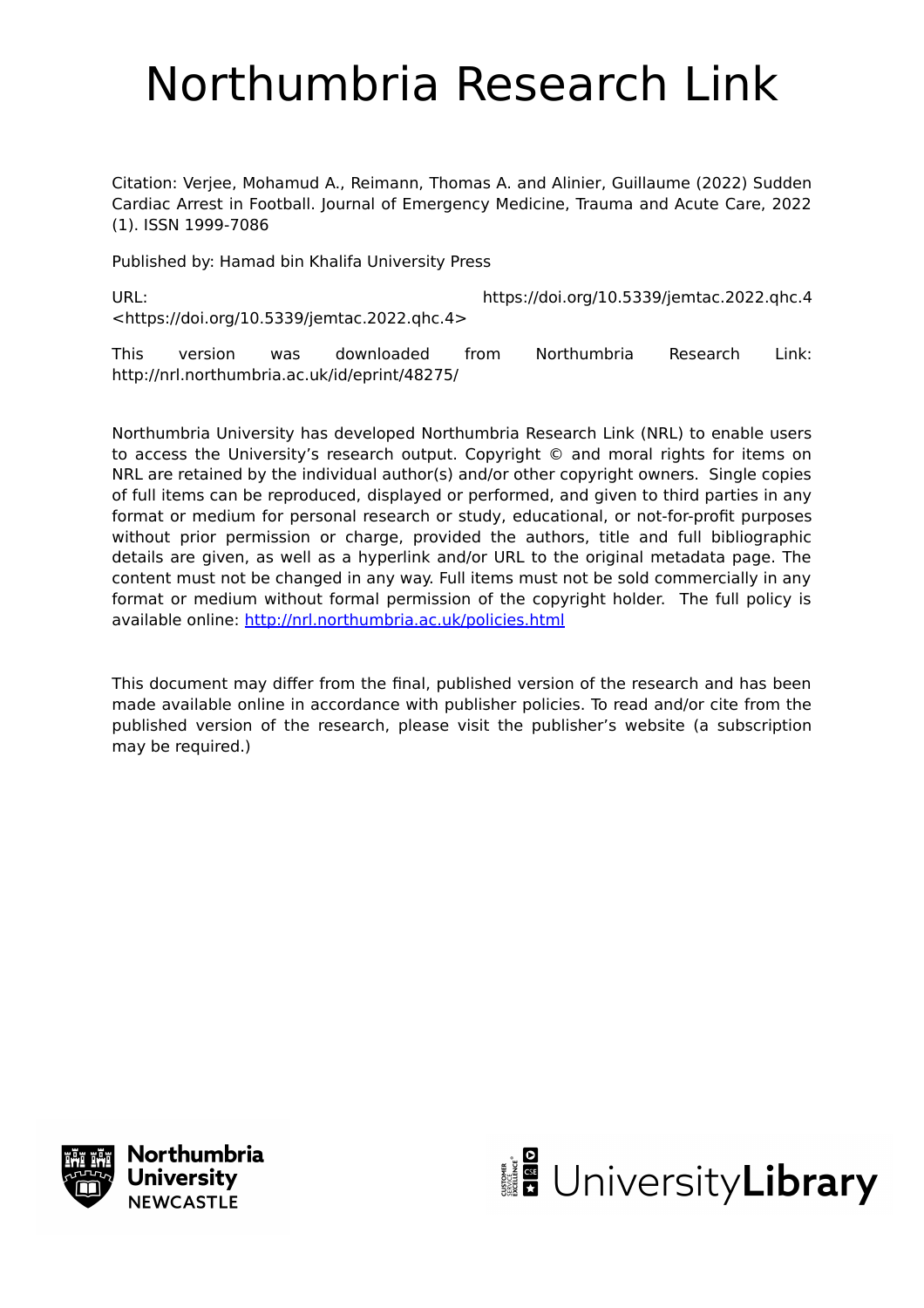

**JEMTAC** Journal of Emergency Medicine Trauma & Acute Care A PEER REVIEWED JOURNAL

### OPEN ACCESS Qatar Health 2022 Conference

## Sudden Cardiac Arrest in Football

Mohamud A. Verjee<sup>1,2,3,4,</sup>\*, Thomas A. Reimann<sup>5,6</sup>, Guillaume Alinier<sup>1,5,7,8</sup>

### ABSTRACT

**Background:** Sudden Cardiac Arrest (SCA) is defined as the abrupt loss of heart function as an occurrence without physical contact (absent commotio cordis). SCA's morbidity ratio is 1:50,000 of all deaths. The published estimates on SCA suggest that 11% of all victims have a normal heart. Current screening investigations include electrocardiography (ECG), echography, 24-hour ECG monitoring, eliciting stress history, and cardiac Magnetic Resonance Imaging. Some cardiac pathologies screened have never been detected. Athletes who experienced SCA had a survival rate of 50-60% over 30-days, and this rate might reach up to 80-89% in some cohort studies. The survival factors are based on regular and thorough screening checks, and better observation that enables quicker pickups. Players vary in cardiopulmonary resuscitation (CPR) performance and are emotionally involved, as was reported recently with footballer Christian Eriksen in the 2021 European Championship<sup>1</sup>[. However,](#page-3-0) [anyone trained in CPR, not just medical professionals, can assist in resuscitation \(Figure 1\).](#page-2-0) [Evidence-based studies show that Basic Cardiac Life Support \(BCLS\) is more effective on the sports](#page-2-0) [field](#page-3-0) [than](#page-3-0) [Advanced](#page-3-0) [Cardiac](#page-3-0) [Life](#page-3-0) Support<sup>2</sup>[. The objective of this literature review is to make](#page-3-0) [recommendations to effectively respond to SCA during football tournaments.](#page-3-0)

[Me](#page-3-0)thods: [PubMed database was used to retrieve articles published in English between 2018 and 2021](#page-3-0) [related to SCA during football games.](#page-3-0)

**[Re](#page-3-0)sults:** [There are limited publications in this specific domain. Reports from 67 countries account for](#page-3-0) 617 players (mean age  $34 \pm 16$  years, 96% men) suffering from SCA or traumatic sudden death during [football](#page-3-0) [activities](#page-3-0) [between](#page-3-0) [2014](#page-3-0) [-](#page-3-0) [2018,](#page-3-0) [of](#page-3-0) [whom](#page-3-0) [142](#page-3-0) [players](#page-3-0) [\(23%\)](#page-3-0) [survived](#page-3-0)<sup>1</sup>[. CPR resulted in a survival](#page-3-0) [rate of 85% with the use of an automated external defibrillator \(AED\) compared to 35% without.](#page-3-0)

**[Co](#page-3-0)nclusion:** [Key recommendations from this literature review are listed in](#page-2-0) Table 1. These are important [steps](#page-3-0) [needed](#page-3-0) [to](#page-3-0) [improve](#page-3-0) [survival](#page-3-0) [chance](#page-3-0) [from](#page-3-0) SCA<sup>3</sup>[. Qatar, hosting the Football World Cup 2022, can](#page-3-0) [put in place additional measures to promote effective SCA resuscitation and ensure the safety of all](#page-3-0) [players.](#page-3-0)

Keywords: Sudden cardiac arrest, football, world cup, Basic Life Support, BLS

Cite this article as: Verjee MA, Reimann TA, Alinier G. Sudden Cardiac Arrest in Football, Journal of Emergency Medicine, Trauma & Acute Care 2022:4 http://dx.doi.org/10.5339/jemtac.2022.qhc.4

1 Weill Cornell Medicine – Qatar, Doha, Qatar

2 Department of Family Medicine, University of Calgary, Calgary, Alberta,

Canada 3 Primary Health Care Corporation, Doha,

**O**atar 4 Hamad Medical Corporation, Doha,

Qatar

5 Hamad Medical Corporation Ambulance Service, Doha, Qatar 6 Jacksonville State University, Alabama, US

7 School of Health and Social Work, University of Hertfordshire, Hatfield, UK 8 Faculty of Health and Life Sciences, Northumbria University, Newcastle upon Tyne, LIK

\*Email: mov2002@qatar-med.cornell.edu

http://dx.doi.org/ 10.5339/jemtac.2022.qhc.4

Submitted: 27 July 2021 Accepted: 2 September 2021 Publication date: 15 January 2022  $©$  2022 Verjee, Reimann, Alinier, licensee HBKU Press. This is an open access article distributed under the terms of the Creative Commons Attribution license CC BY-4.0, which permits unrestricted use, distribution and reproduction in any medium, provided the original work is properly cited.

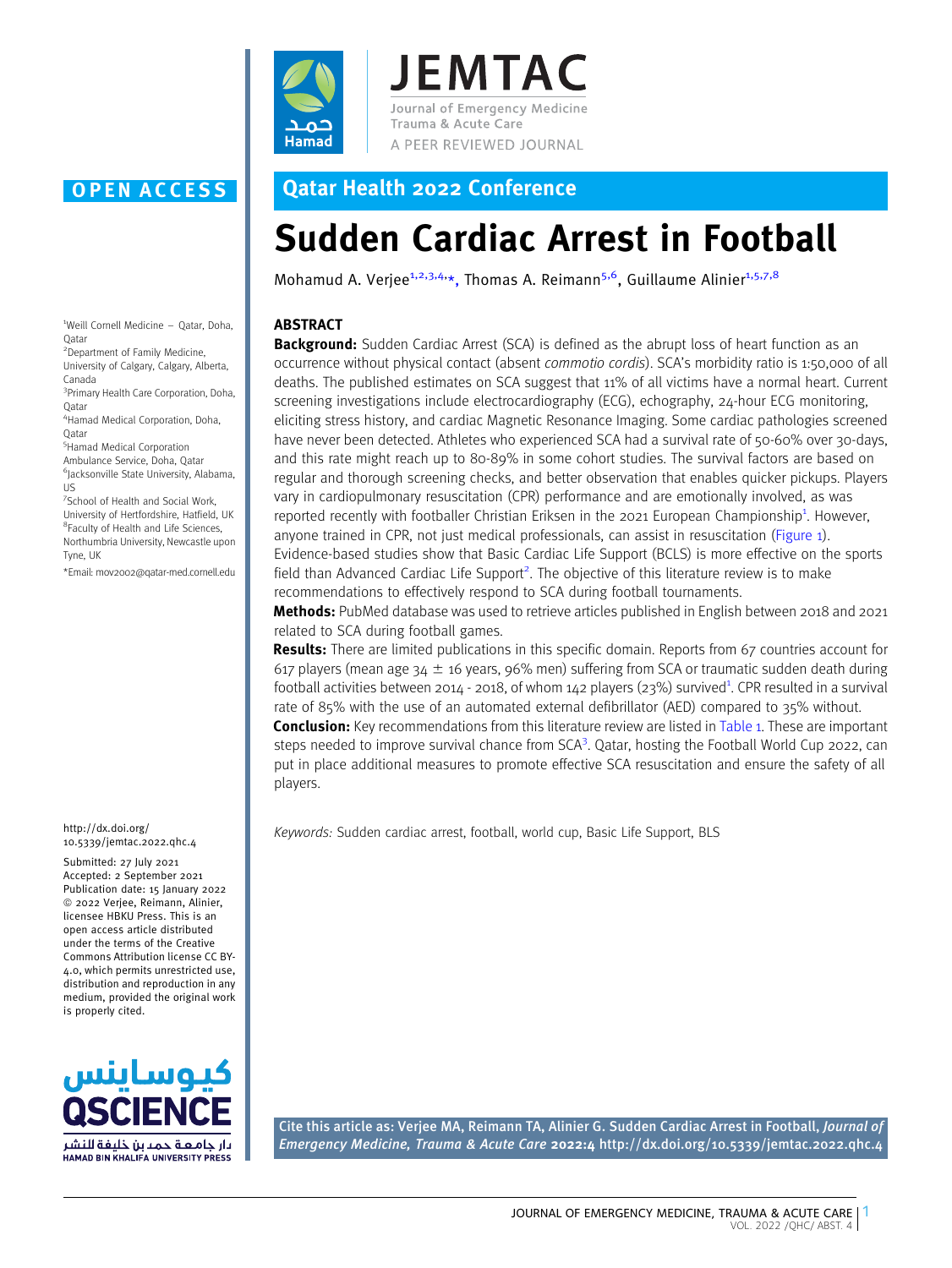<span id="page-2-0"></span>

Figure 1. Sudden Cardiac Arrest – FIFA Algorithm

(https://digitalhub.fifa.com/m/7e4d6dcf1339ed55/original/lkwi4rqouhosv7mxicvy-pdf.pdf)

Table 1. Key recommendations concerning Sudden Cardiac Arrest in football.

- CPR training for players, coaches, and other staff members.
- Widespread and immediate access to AEDs at training and competition venues, including all four corners of football pitches.
- Medical personnel permitted onto the pitch during matches in play without a referee's consent when witnessing an SCA.
- à. Dedicated personnel present for the careful observation of all players during matches, not only where the ball is being played.